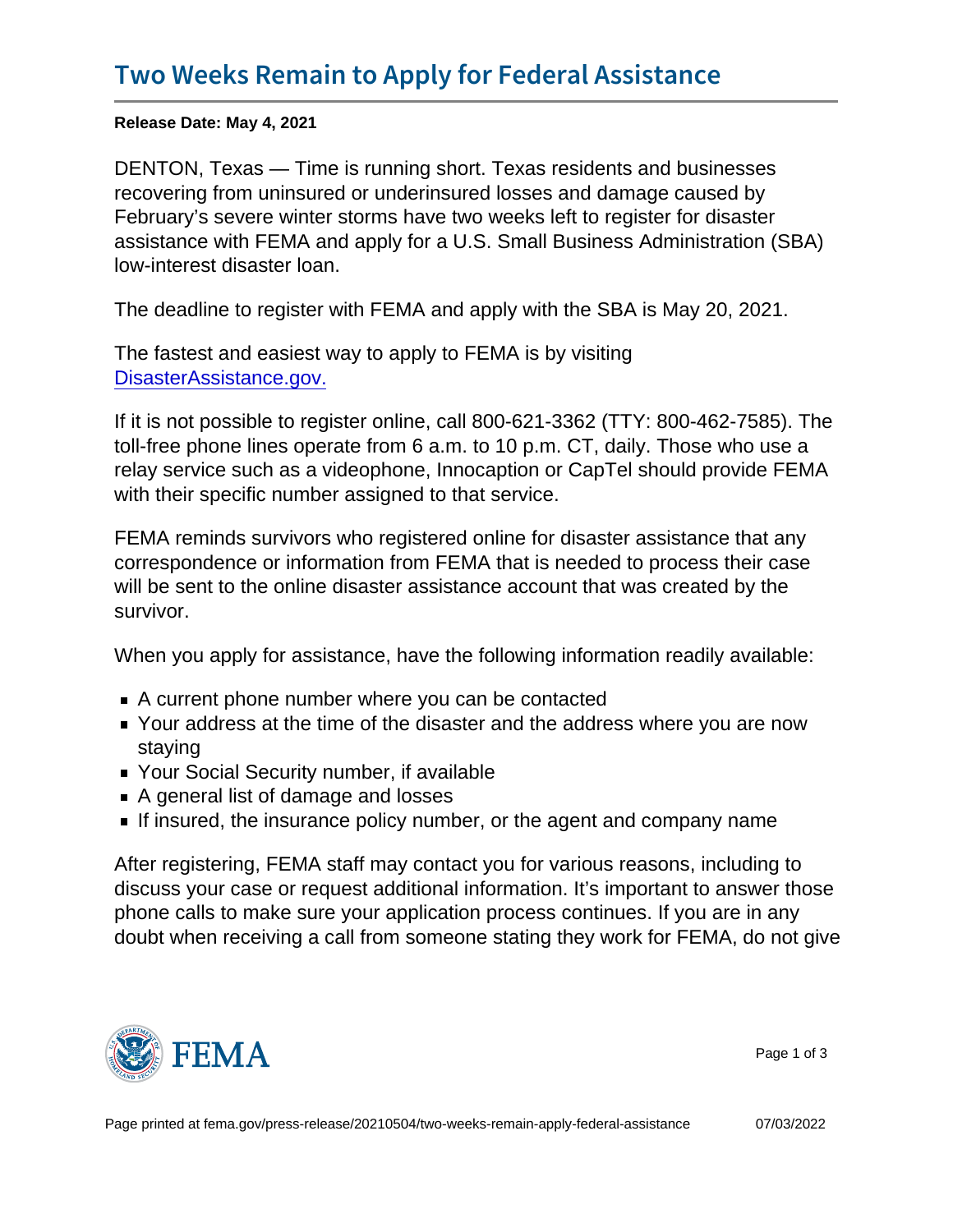out any information, but call 800-621-3362 (TTY: 800-462-7585) between 6 a.m. and 10 p.m. CT to verify the call is legitimate.

For disaster damage to private property that is not fully covered by insurance, SBA may be the best option. SBA is the primary source of federal money for longterm disaster recovery. Non-farm businesses (including rental properties) of all sizes as well as homeowners, and renters, whose property was damaged as a result of a declared disaster, should apply for a low-interest SBA disaster loan.

Homeowners may apply for up to \$200,000 to replace or repair their p r i m a r y

res ide. Renders and homeowners may borrow up to \$40,000 to replace or repair  $p \in S$  on all  $p \mapsto \mathsf{switch}$  clothing, furniture, cars and appliances damaged or destroyed in a disaster.

SBA makes physical disaster loans of up to \$2 million to qualified businesses or most private nonprofit organizations. These loan proceeds may be used for the repair or replacement of the following:

- Real property
- **Machinery**
- **Equipment**
- **Fixtures**
- Inventory
- **Leasehold improvements**

To apply for a low-interest, long-term SBA disaster loan, call 800-659-2955 ((TTY: 800-877-8339) or complete an online application at [disasterloan.sba.gov/ela/](https://disasterloanassistance.sba.gov/ela/s/)

For more information on the severe winter storms in Texas, visit [fema.gov/disaster/4586](https://www.fema.gov/disaster/4586). Follow the FEMA Region 6 Twitter account at [twitter.com/FEMARegion6.](https://twitter.com/FEMARegion6)

The counties designated for federal assistance are Anderson, Angelina, Aransas, Atascosa, Austin, Bandera, Bastrop, Bee, Bell, Bexar, Bosque, Bowie, Blanco, Brazoria, Brazos, Brooks, Brown, Burleson, Burnet, Caldwell, Calhoun, Cameron, Chambers, Cherokee, Collin, Colorado, Comal, Comanche, Cooke, Coryell, Dallas, Denton, DeWitt, Deval, Eastland, Ector, Ellis, Erath, Falls, Fannin, Fort



Page 2 of 3